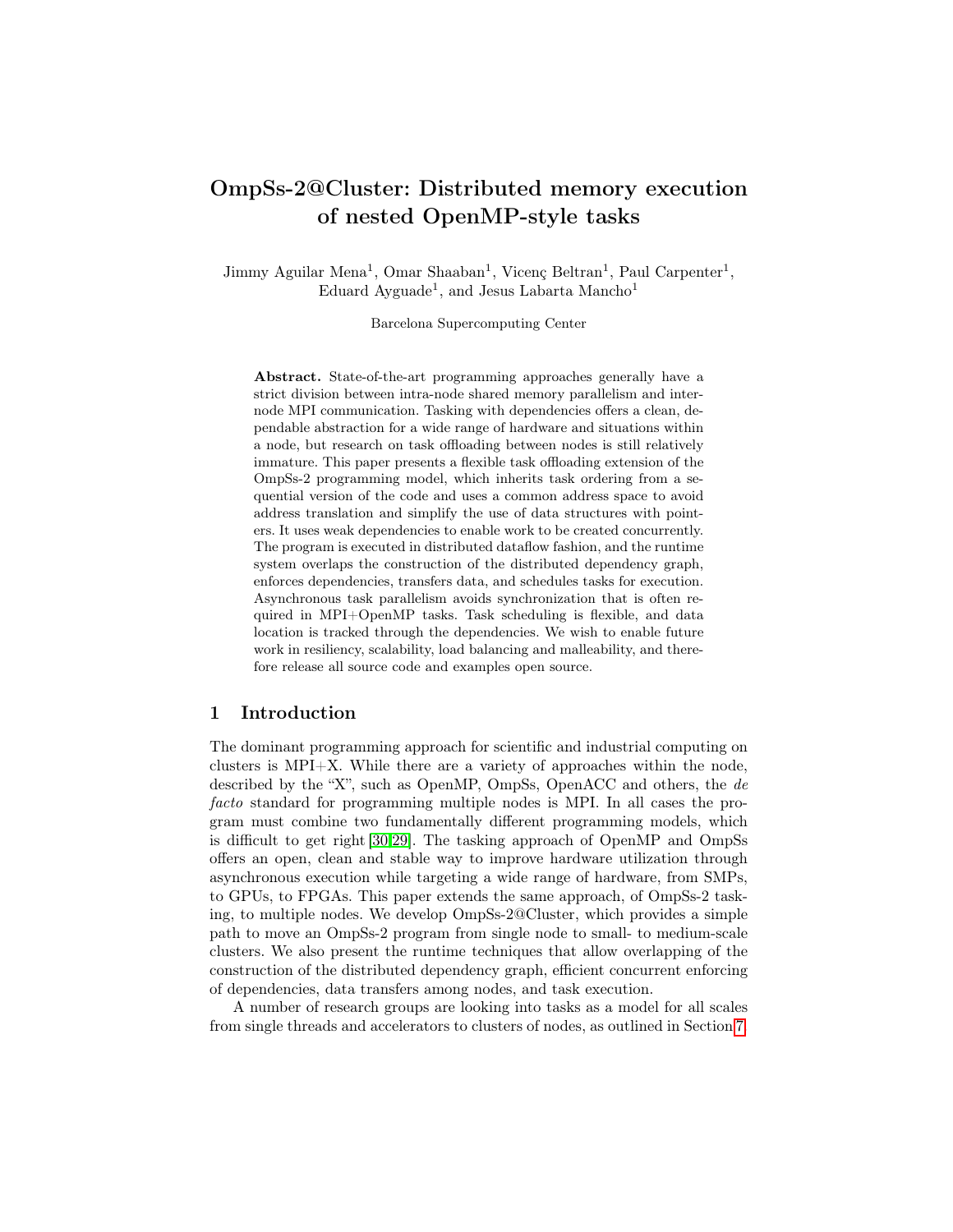Our approach is unique, in that, in many cases, a functional multi-node version of an existing OmpSs-2 program can be obtained simply by changing the configuration file supplied to the runtime system. The meaning of the program are defined by the sequential semantics of the original program, which simplifies development and maintenance. All processes use the same virtual memory layout, which avoids address translation and allows direct use of existing data structures with pointers. Improvements beyond the first version can be made incrementally, based on observations from performance analysis. Some optimizations that are well-proven within a single node, such as task nesting to overlap task creation and execution, [\[26\]](#page-15-2) are a particular emphasis of OmpSs-2@Cluster, since they clearly have a greater impact when running across multiple nodes, due to the greater node-to-node latency and larger total number of execution cores.

The program is executed in distribution dataflow fashion, which is naturally asynchronous, with no risk of deadlock due to user error. In contrast,  $MPI+X$ programs often use a fork–join model, due to the difficulty in overlapping computation and communication [\[30\]](#page-15-0). We show how well-balanced applications have similar performance to MPI+OpenMP on up to 16 nodes. For irregular and unbalanced applications like Cholesky factorization, we get a  $2\times$  performance improvement on 16 nodes, compared with a high performance implementation using MPI+OpenMP tasks. All source code and examples are released open source [\[9\]](#page-14-0).

## 2 Background

OmpSs-2 [\[8](#page-13-0)[,7](#page-13-1)[,9\]](#page-14-0) is the second generation of the OmpSs programming model. It is open source and mainly used as a research platform to explore and demonstrate ideas that may be proposed for standardization in OpenMP. The OpenMP concept of data dependencies among tasks was first proven in OmpSs. Like OpenMP, OmpSs-2 is based on directives that annotate a sequential program, and it enables parallelism in a dataflow way [\[27\]](#page-15-3). The model targets multi-cores and GPU/FPGA accelerators. This decomposition into tasks and data accesses is used by the source-to-source Mercurium [\[5\]](#page-13-2) compiler to generate calls to the Nanos6 [\[6\]](#page-13-3) runtime API. The runtime computes task dependencies and schedules and executes tasks, respecting the implied task dependency constraints and performing data transfers and synchronizations.

OmpSs-2 differs from OpenMP in the thread-pool execution model, targeting of heterogeneous architectures through native kernels, and asynchronous parallelism as the main mechanism to express concurrency. Task dependencies may be discrete (defined by start address), or regions with fragmentation [\[26\]](#page-15-2).

OmpSs-2 extends the tasking model of OmpSs and OpenMP to improve task nesting and fine-grained dependences across nesting levels [\[26,](#page-15-2)[2\]](#page-13-4). The depend clause is extended with weakin, weakout and weakinout dependency types, which serve as a linking point between the dependency domains at different nesting levels, without delaying task execution. They indicate that the task does not itself access the data, but its nested subtasks may do so. Any subtask that directly accesses data needs to include it in a depend clause in the non-weak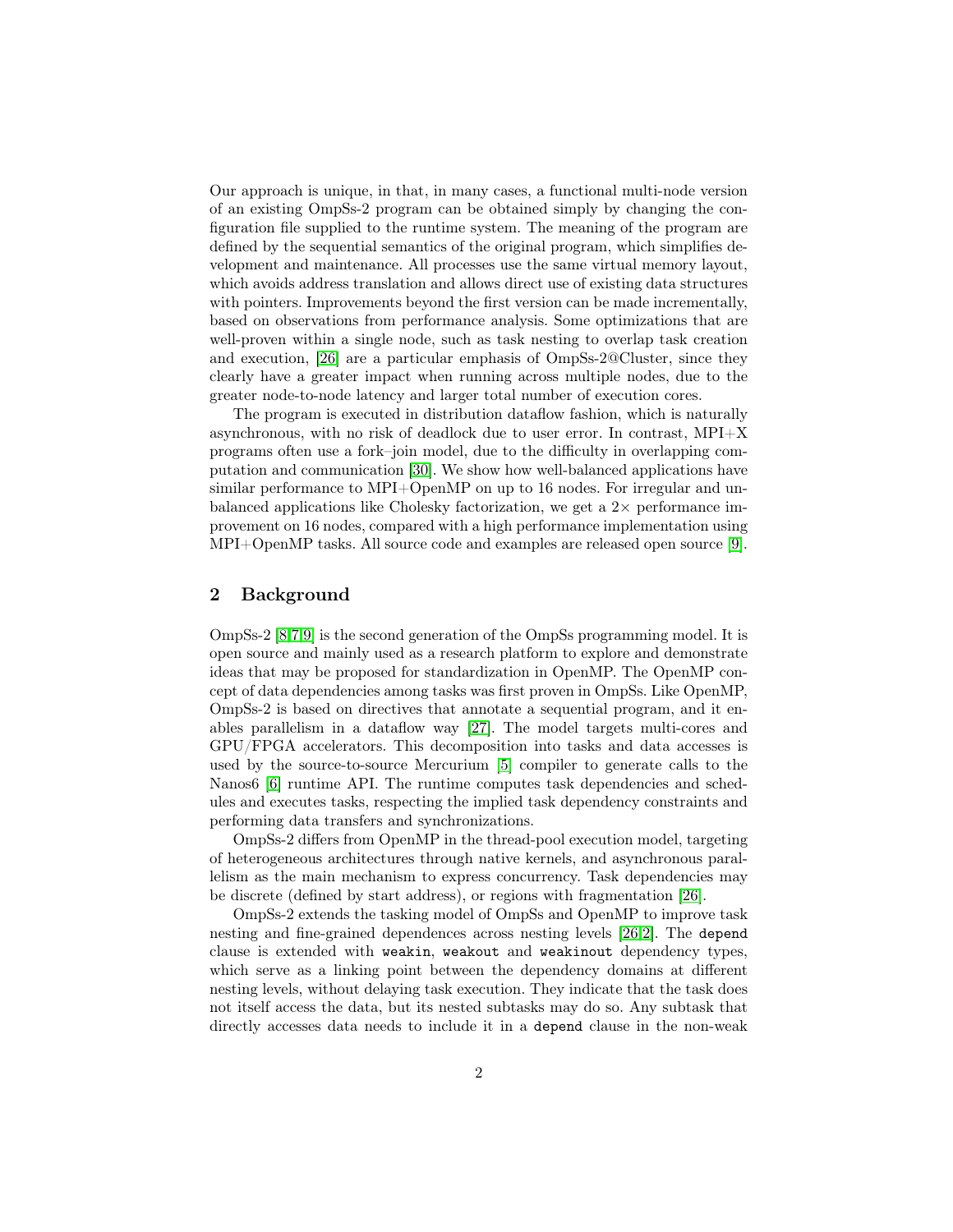<span id="page-2-0"></span>

| Feature                 | Description                                                                                                                      |
|-------------------------|----------------------------------------------------------------------------------------------------------------------------------|
| Sequential semantics    | Simplifies development, porting, and maintenance. Tasks can be defined at<br>any nesting level and can be offloaded to any node. |
| Common address space    | Simplifies porting of applications with complex data structures by<br>supporting pointers and avoiding address translation.      |
| Distributed dataflow    | Task ordering and overlapping of data transfers with computation are                                                             |
| execution               | automated, reducing synchronizations and avoiding risk of deadlock.                                                              |
| Distributed memory      | Informs runtime that memory is only needed by subtasks, reducing                                                                 |
| allocation              | synchronization and data transfers. Provides data distribution affinity hint.                                                    |
| Minimizing of data      | The taskwait on and taskwait noflush directives help minimize                                                                    |
| transfers               | unnecessary data transfers.                                                                                                      |
| Early, late or auto     | A tradeoff between parallelism and overhead is exposed through control                                                           |
| release of dependencies | over the release of dependencies.                                                                                                |
| Cluster query API and   | Optional ability to instruct the runtime to control detailed behavior and                                                        |
| scheduling hint         | optimize decisions.                                                                                                              |

Table 1: Key features of OmpSs-2@Cluster

variant. Any task that delegates accesses to a subtask must include the data in its depend clause in at least the weak variant. This approach enables effective parallelization of applications using a top-down methodology. The addition of weak dependences exposes more parallelism, allows better scheduling decisions and enables parallel instantation of tasks with dependencies between them.

### 3 OmpSs-2@Cluster programming model

The main features of OmpSs-2@Cluster are summarized in Table [1.](#page-2-0) Like OmpSs-2 on an SMP, tasks are defined by annotations to a program with sequential semantics, and offloadable tasks can be nested and defined at any nesting level. There is a *common address space* across cluster nodes, with data mapped to the same virtual address space on all nodes. As long as the task's accesses are described by dependencies, any data allocated on any node can be accessed at the same location on any other node. There is sufficient virtual address space on all modern 64-bit processors to support up to 65k cores with a typical 2 GB/core footprint. Almost any OmpSs-2 program can therefore be executed using OmpSs-2@Cluster and, conversely, if new features are ignored or implemented with a stub, any OmpSs-2@Cluster program is a valid OmpSs-2 program. This property minimizes porting effort and allows re-use of existing benchmarks.

Figure [1](#page-3-0) shows an optimized matrix–matrix multiplication kernel using OmpSs-2@Cluster. Execution starts on node 0, which runs main as the first task. The example offloads one task per node then subdivides the work among the cores using a task for. The outer task with weak dependencies is an optimization to allow subtask creation to be overlapped with task execution, as shown in Section [6](#page-8-0) (results). In general, the program as a whole is executed in a distributed dataflow fashion, with data transfers and data consistency managed by the runtime system. Data location is passed through the distributed dependency graph.

Compared with OmpSs-2 on SMP, OmpSs-2@Cluster has one new requirement for correctness (full dependency specification) and a few programming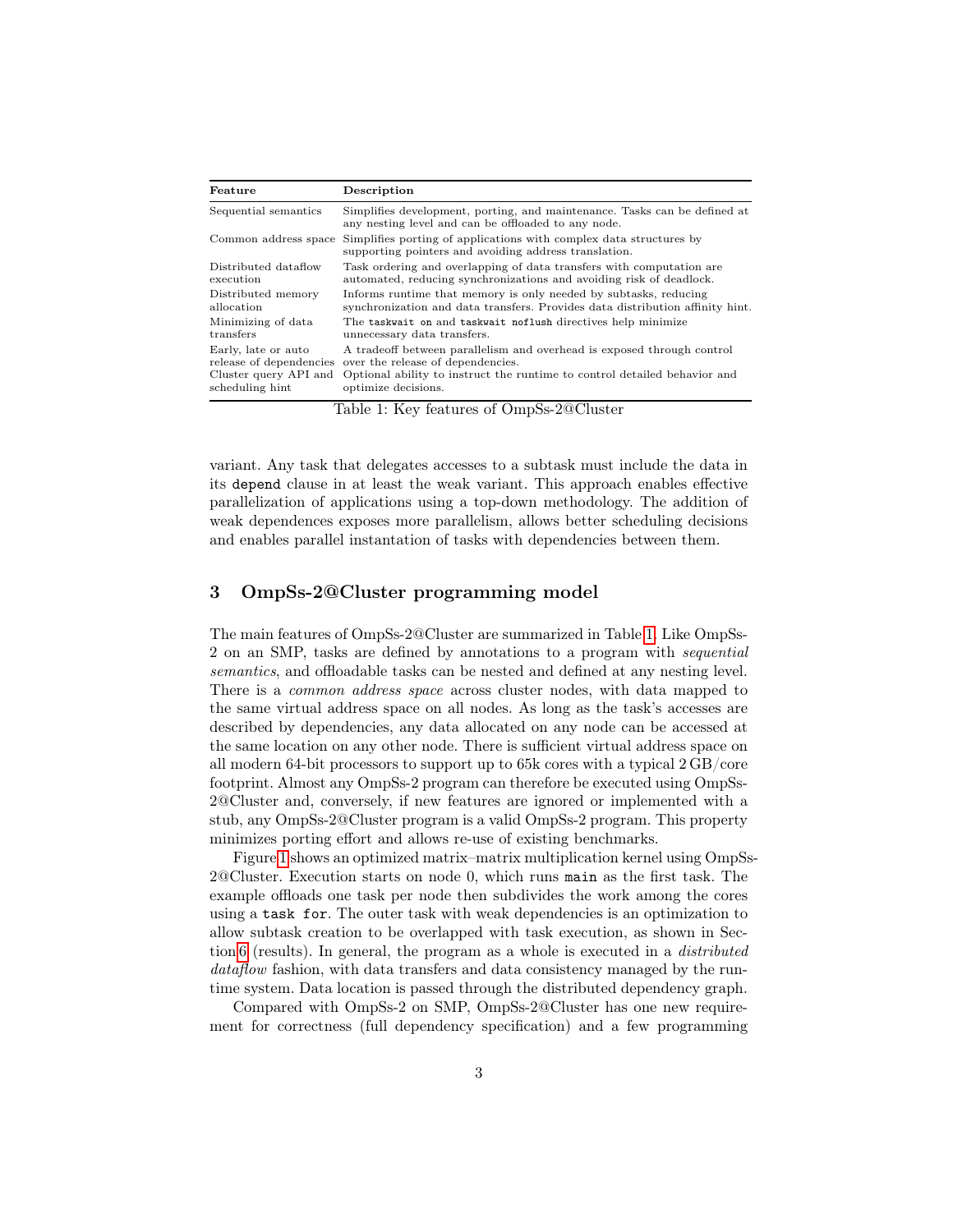```
1 void matmul ( double *A , const double *B , const double *C , int dim , int ts )
 \begin{matrix}2&4\\3\end{matrix}int rowsPerNode = dim / nanos6_get_num_cluster_nodes();
 4
 5 for (int i = 0; i < dim; i += rowsPerNode) {<br>
6 #pragma oss task label ("weakmatyec") \
             #pragma oss task label("weakmatvec") \
 7 weakin(A[i*dim; rowsPerNode*dim]) weakin(B[0; dim*dim]) \
                8 weakout(C[i*dim; rowsPerNode*dim])
\begin{array}{ccc} 9 & & \text{f} \\ 10 & & \text{f} \end{array}10 #pragma oss task for label("taskformatvec") \
11 \text{in}(A[i*dim; rowsPerNode*dim]) \text{ in}(B[0; dim*dim]) \setminus \text{out}(C[i*dim; rowsPerNode*dim])12 out(C[i*dim; rowsPerNode*dim])<br>13 for(int i = i : i \leq i + rows]13 for (int j = i; j < i + rowsPerNode; j += ts) {<br>14 cblas dgemm (Cblas Row Major, Cblas No Trans, Cbl.
14 cblas_dgemm ( CblasRowMajor, CblasNoTrans, CblasNoTrans, 5<br>15 cblas dim, dim, 1.0, & A [j * dim], dim,
15 ts, dim, dim, 1.0, &A [j * dim], dim,<br>16 B. dim. 0.0. & C [i * dim]. dim):
                                       B, dim, 0.0, & C[j * dim], dim);
17 }
\begin{array}{ccc} 18 & & & 3 \\ 19 & & 3 \end{array}\begin{array}{c} 19 \\ 20 \end{array}20 }
```
Fig. 1: OmpSs-2@Cluster program: optimized dense matrix–matrix multiply, using a weak parent task to overlap task creation and execution.

model extensions to improve performance. Only a minor revision to the compiler is required to support these new features.

Full dependency specification: offloadable tasks (see below) require a full dependency specification, i.e., in, out, and inout dependencies must specify all accesses, rather than just the constraints needed for task ordering. This is the only reason that a valid OmpSs-2 program may not be a valid OmpSs-2@Cluster program, as in SMP systems accesses that are not needed to resolve dependencies may be omitted. This is not a new issue because a similar requirement exists for accelerators with separate memory spaces.

Distributed memory allocation: The new distributed malloc, nanos6\_dmalloc, is an alternative memory allocation primitive for large data structures manipulated on multiple nodes. This call expresses three important distinguishing characteristics. Firstly, since the data is intended to be manipulated by concurrent tasks on several nodes, it can be assumed that the data is not used by the enclosing task, only its subtasks or descendants, similarly to a weak dependency. Secondly, since large allocations are infrequent and use significant virtual memory, it is efficient to centralize the memory allocator, as the overhead is tolerable and it leads to more efficient use of the virtual memory. Thirdly, it is a convenient place to provide a data distribution hint. The data distribution hint is communicated to all nodes, and is intended to help the scheduler improve load balance and data locality, using information from the programmer, if available. The hint does not mandate a particular data distribution, only the data affinity. The scheduler can take account of both the affinity and current location, depending on the chosen scheduling policy.

Minimising of data transfers: OmpSs-2@Cluster adds the noflush clause for taskwaits, in order to separate synchronization from data dependency. The contents of the memory allocated by nanos6\_dmalloc and weak dependencies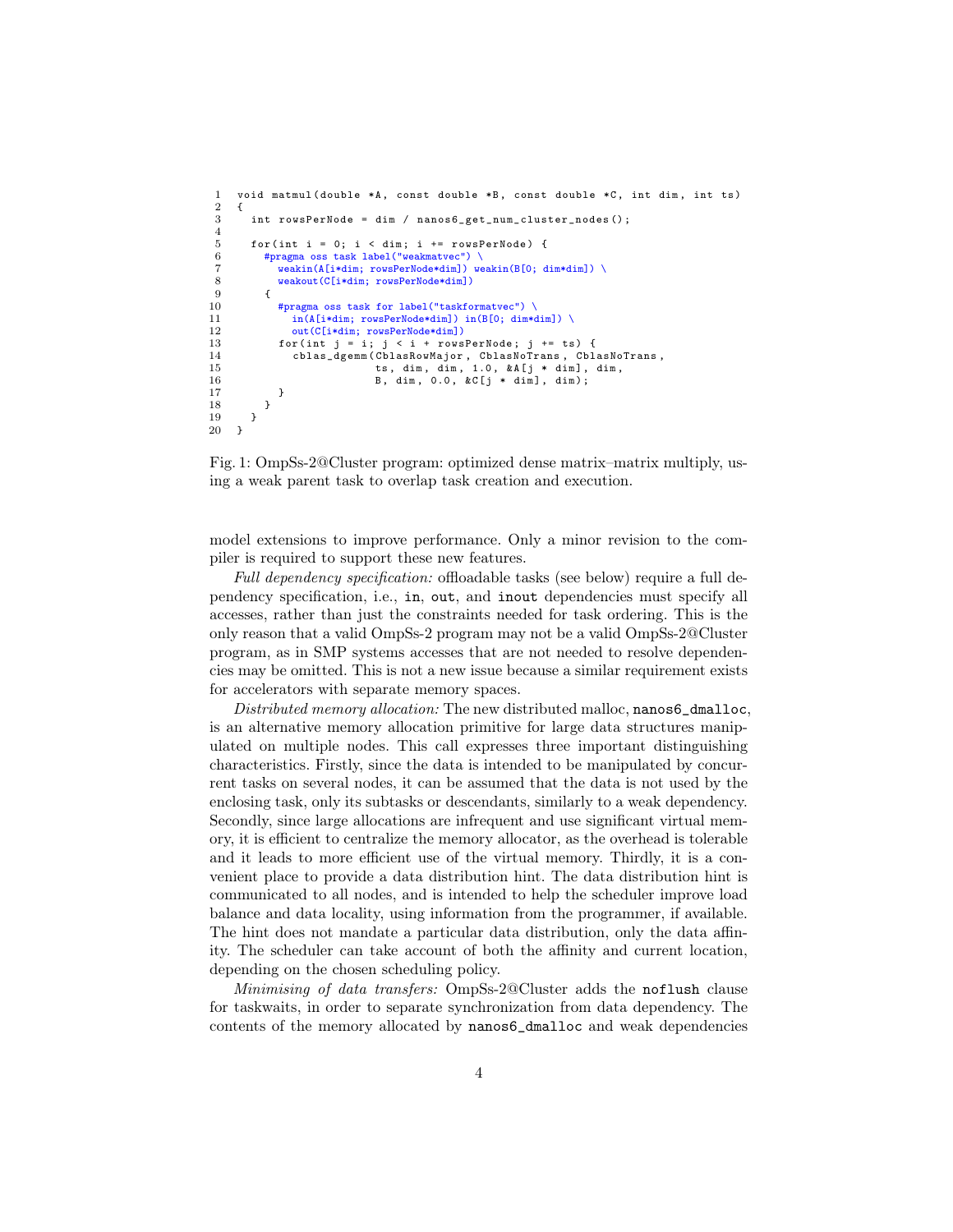are by default noflush, so that tasks can wait for their child tasks without copying data that is not needed. The noflush variant is also useful for timing parts of the execution. When only a subset of locally-allocated data is needed by the enclosing task, the dependency and data transfer can be expressed using taskwait on.

Early, late or auto release of dependencies: As per the OmpSs-2 specification on SMPs, non-offloaded OmpSs-2@Cluster tasks by default early release all of their dependencies, so that data is passed directly to the successor task without additional synchronization. Late release of dependencies is possible, using the OmpSs-2 wait clause, which adds an implicit taskwait after the completion of the task body (and release of the stack). On OmpSs-2@Cluster, offloaded tasks by default have auto release of dependencies, which means that early release is supported to successors on the same node, but all other dependencies wait. The alternatives are available through the wait and nowait clauses.<sup>[1](#page-4-0)</sup>

Cluster query API: There is also a simple API to read information about the execution environment: nanos6\_get\_num\_cluster\_nodes() returns the number of processes, and nanos6\_get\_cluster\_node\_id() returns the current rank.

Scheduling hint: The runtime schedules tasks, among and within nodes, taking account of current data location and/or affinity from the data distribution hint of nanos6\_dmalloc. The programmer can override scheduling using the node clause on the task directive, which can specify the process that will execute the task, mark it as non-offloadable or employ a different scheduling policy.

## 4 Nanos6 runtime implementation

An OmpSs-2@Cluster application is executed in the same way as any MPI program, e.g., using mpirun or mpiexec. All processes contain a Nanos6 runtime instance, as shown in Figure [2.](#page-5-0) The nodes are peers, the only distinction among them being that node 0 executes main and it performs runtime operations that require internal collective synchronizations like nanos6\_dmalloc (which may be called on any node). Each node (including node 0), creates a single "namespace" task, which is the implied common parent of all tasks offloaded to that node. The processes communicate via point-to-point MPI, with a dedicated thread on each node to handle MPI control messages.

During runtime initialization, all processes coordinate to map a common virtual memory region into their virtual address space, organized as in Figure [3.](#page-5-1) Each node owns a portion of the local memory region, so that it can allocate stacks and user data without coordinating with other nodes. Similarly, the distributed memory region is available for allocations using nanos6\_dmalloc. Any data residing in any of these regions can be used by a task on any node. At initialization time only the virtual memory is mapped, physical memory will be allocated on demand, when accessed by a task that executes on the node. Since all regions are pre-allocated on all nodes, there is no need for temporary memory allocation, address translation or user intervention.

<span id="page-4-0"></span> $^1$  Currently nowait is available through a Nanos6 API call.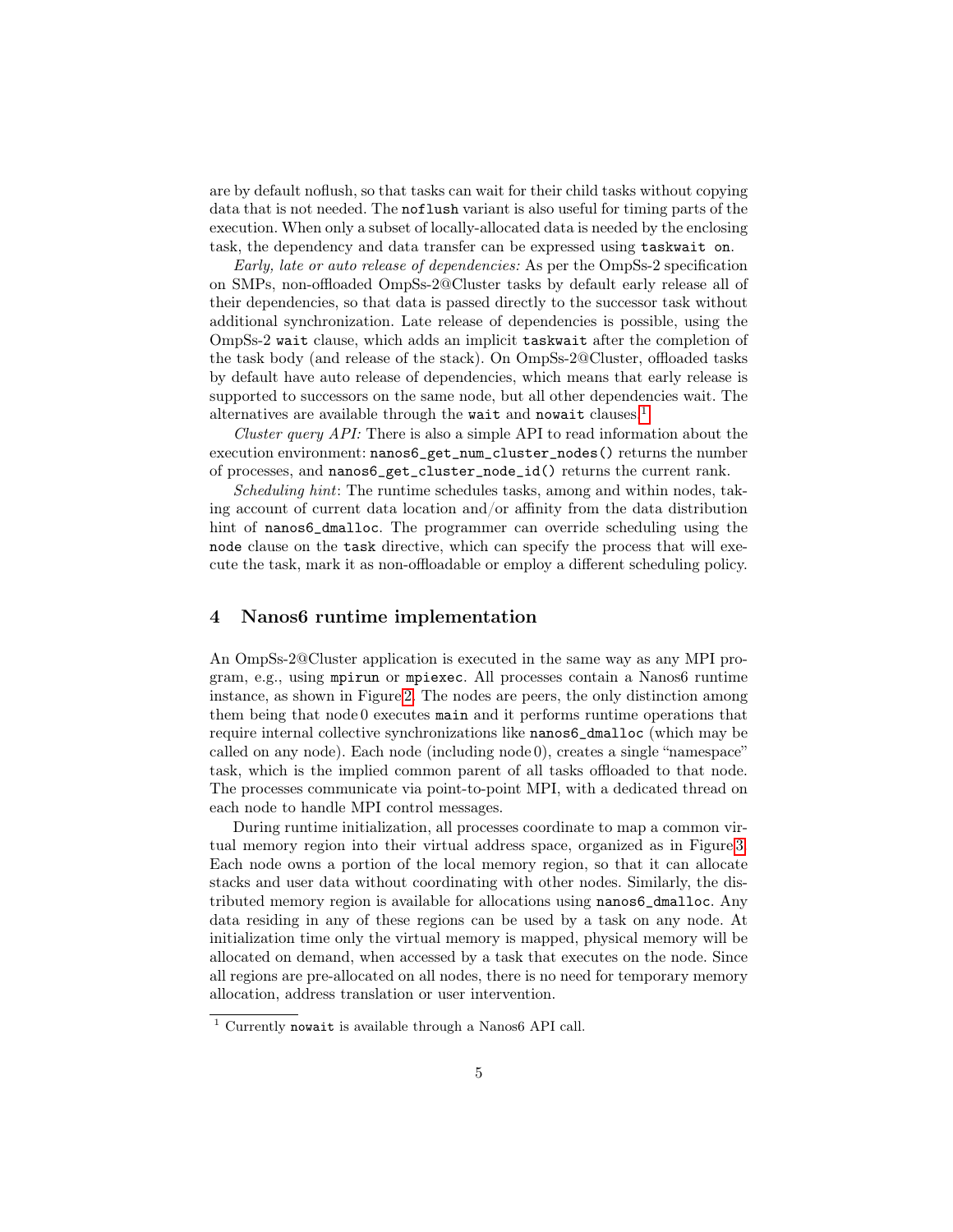<span id="page-5-0"></span>

<span id="page-5-1"></span>Fig. 2: OmpSs-2@Cluster architecture. Each node is a peer, except that Node 0 runs the main task and performs distributed memory allocations.



Fig. 3: Runtime memory map, which is common to all processes on all nodes.

The problem of running the whole program, which is a hierarchy of tasks with dependencies, is conceptually separated into building the distributed dependency graph (Section [4.1\)](#page-5-2), tracking dependencies among tasks [\(4.2\)](#page-6-0), scheduling ready tasks for execution [\(4.3\)](#page-6-1), and performing data transfers before executing tasks [\(4.4\)](#page-7-0). All, of course, happen for multiple tasks concurrently.

#### <span id="page-5-2"></span>4.1 Building the distributed dependency graph

Tasks are created by their parent task (which may be main). Once tasks become ready, they are allocated to a cluster node. Many offloadable tasks have only weak dependencies, so they are ready immediately and are offloaded in advance (e.g. "weakmatvec" in Figure [1\)](#page-3-0). This allows concurrent subtask creation on all nodes, overlapped with execution and optimizations to reduce the number of control messages on the critical path. If the task is offloaded, a Task New message is sent from the creation node, where the task was first created, to the execution node, where it will be executed. This is shown in steps  $(1)$  and  $(2)$  in Figure [4,](#page-6-2) which illustrates the execution of two offloaded tasks on different nodes sharing an inout dependency. The execution node uses the taskInfo information embedded in the message to create and submit the proxy task that will execute the task body.

A key design choice of OmpSs-2@Cluster is that no cluster node builds the whole computation graph of the application. Distributing the computation graph across cluster nodes minimizes coordination, thus allowing more potential for scalability. Nodes independently choose whether, and to which node, to offload any task created on that node. When a task is offloaded, the predecessor task for each access is known, and in many cases, its execution node is also known.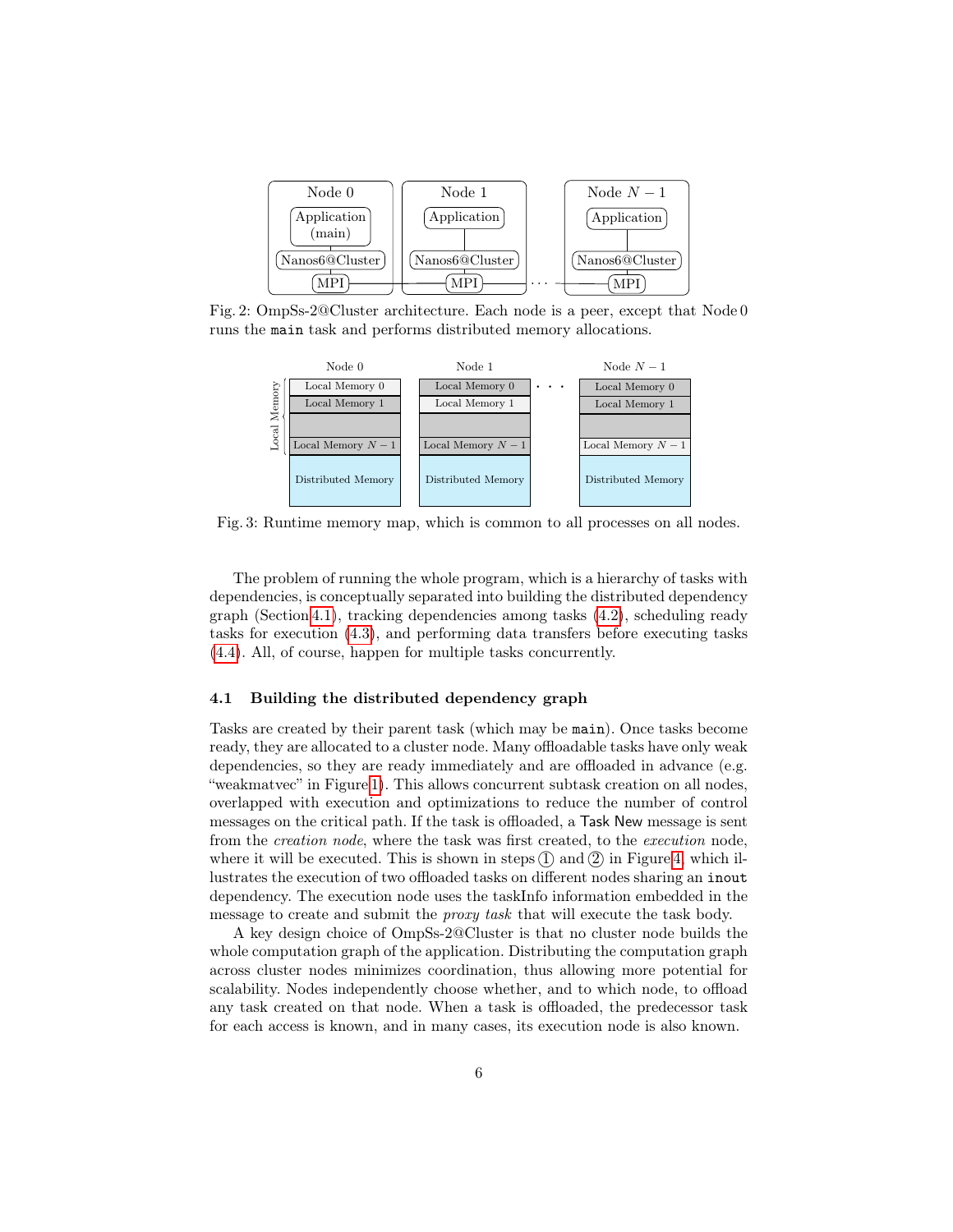<span id="page-6-2"></span>

Fig. 4: Direct connection between Task 1 on Node 1 and Task 2 on Node 2. All messages are point to point.

The identity of the predecessor's execution node is passed through the dependency system as tasks are offloaded. When the task's execution node creates the proxy task, dependencies from a predecessor on the same node are connected inside the namespace task, in the same way as any other sibling tasks. If the predecessor's execution node is different, then a Remote Connect message is sent to the previous node (step $(3)$ ). Messages to connect the graph are off the critical path and are distributed among the implied nodes with non-blocking point-to-point communications.

#### <span id="page-6-0"></span>4.2 Tracking dependencies among tasks

When tasks complete, dependencies are released by sending point-to-point Satis fiability messages from the predecessor to successor node (step  $(4)$ ). These messages indicate which dependency regions are satisfied and their locations, and the MPI tags for associated eager data sends (see Section [4.4\)](#page-7-0). If the access of an offloaded task has no successor on another node, the access is instead released back to the offloader (step $(7)$ ). Write-after-read accesses, i.e. inout following multiple in accesses, are synchronized at the creation node, with satisfiability passed to the inout access once all the in accesses have released the access back.

#### <span id="page-6-1"></span>4.3 Scheduling ready tasks for execution

When a task becomes ready, the node that created the task decides whether to offload it, and, if so, it decides which node it should be offloaded to. Currently the majority of programs have two levels of nesting: one level across nodes and one level across the cores on the node. These programs have a single level of offloadable tasks, so all offloaded tasks are created on the same node, so no coordination among nodes is required for load balancing. Future work will improve the scheduler to support distributed load balancing among nodes. The scheduling of ready tasks to be executed on a node, whether offloaded or not, is done using the normal Nanos6 scheduler. The scheduler exploits all the cores on the node, and it allows variants of tasks and/or subtasks to execute on accelerators.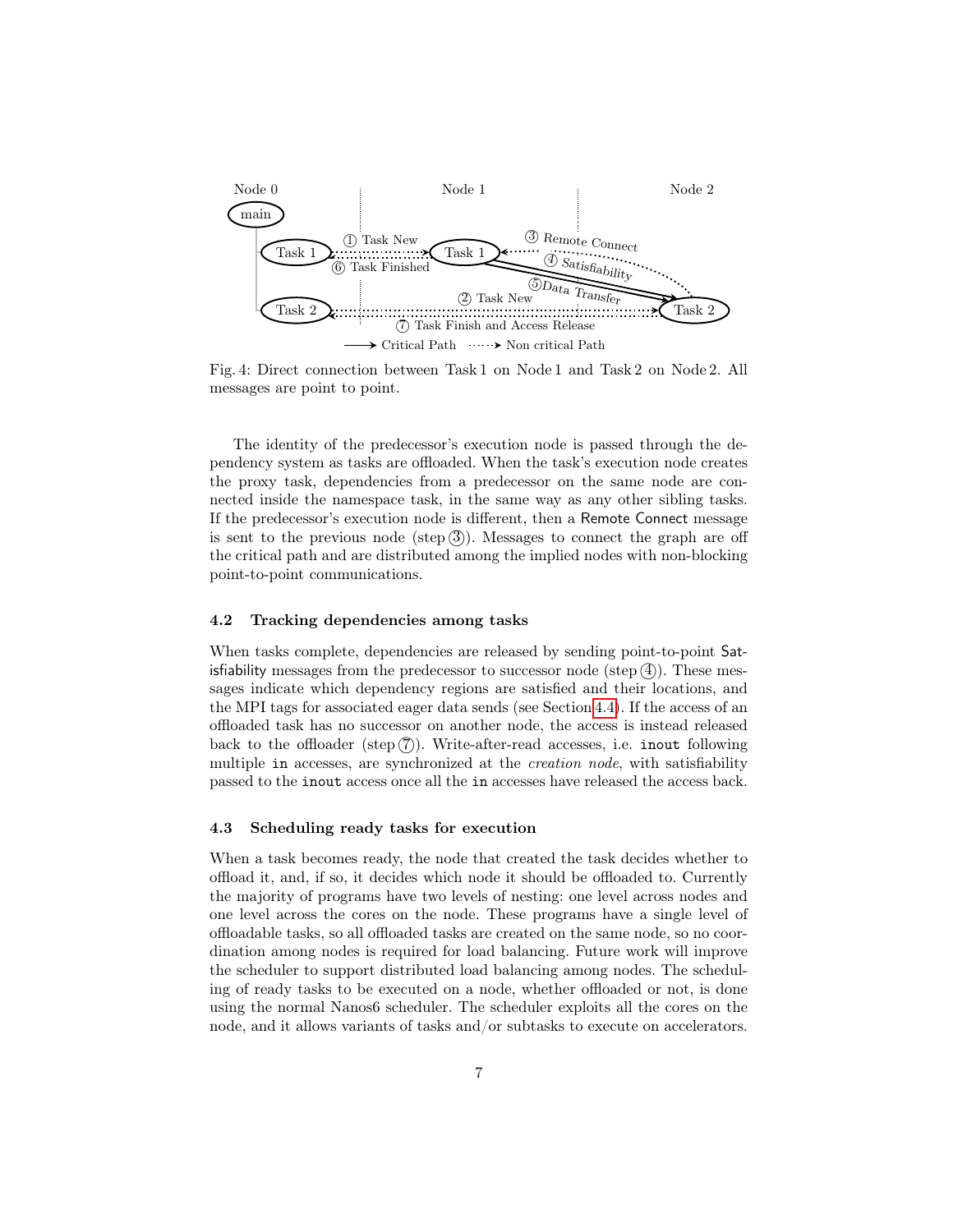#### <span id="page-7-0"></span>4.4 Data transfers

Data transfers may be configured to be either lazy or eager. Lazy data transfers are the safest option, but delaying the initiation of the data transfer until the data is required by a strong access may cause latency on starting tasks that require data from another node. This latency is somewhat mitigated when there are sufficient tasks to keep the cores busy. Eager data transfers initiate the data transfers at the earliest moment, even for weak accesses, which is when Satisfiability is sent. The Satisfiability message (step  $(4)$ ) is immediately accompanied with a data transfer (step $(5)$ ). This is generally a good optimization, but it may happen that data contained in a weak access is not accessed by any subtask with a strong access, in which case the data transfer would be unnecessary. This situation happens in Cholesky factorization, due to the pattern of the data accesses of the dgemm tasks. Since all subtasks are assumed to be created some time in advance, this situation can be detected when a task with weak accesses completes, at which point all subtasks have been created, but no subtask accesses all or part of the weak access. In this case a No Eager Send message is sent to the predecessor. In all cases, when a task completes, the data is not copied back to the parent (write-back) unless needed by a successor task or taskwait. The latest version of the data remains at the execution node until needed.

## 5 Evaluation methodology

#### 5.1 Hardware and software platform

We evaluate OmpSs-2@Cluster on MareNostrum 4 [\[4\]](#page-13-5). Each node has two 24-core Intel Xeon Platinum 8160 CPUs at 2.10 GHz, for a total of 48 cores per node. Each socket has a shared 32 MB L3 cache. The HPL Rmax performance equates to 1.01 TF per socket. Communication uses Intel MPI 2018.4 over 100 Gb/s Intel OmniPath, with an HFI Silicon 100 series PCIe adaptor. The runtime and all the benchmarks were compiled with Intel Compiler 18.0.1, and all the kernels use the same code and same standard BLAS functions from Intel MKL 2018.4.

#### <span id="page-7-1"></span>5.2 Benchmarks

We use simple and optimized variants of four benchmarks all executed in configurations of 2 processes per node (one per NUMA node) from 1 to 16 nodes for a total of 32 MPI processes:

matvec is a sequence of row cyclic matrix–vector multiplications without dependencies between iterations. This benchmark has fine-grained tasks with complexity  $O(N^2)$  and no data transfers. It exposes the need to implement and improve the namespace and direct propagation approaches; as well as exhibiting patterns that require reduction and grouping of control messages. The results in Section [6](#page-8-0) show how this benchmark performs with a simple implementation using a single level of strong tasks vs. an optimized implementation with nested weak and strong tasks.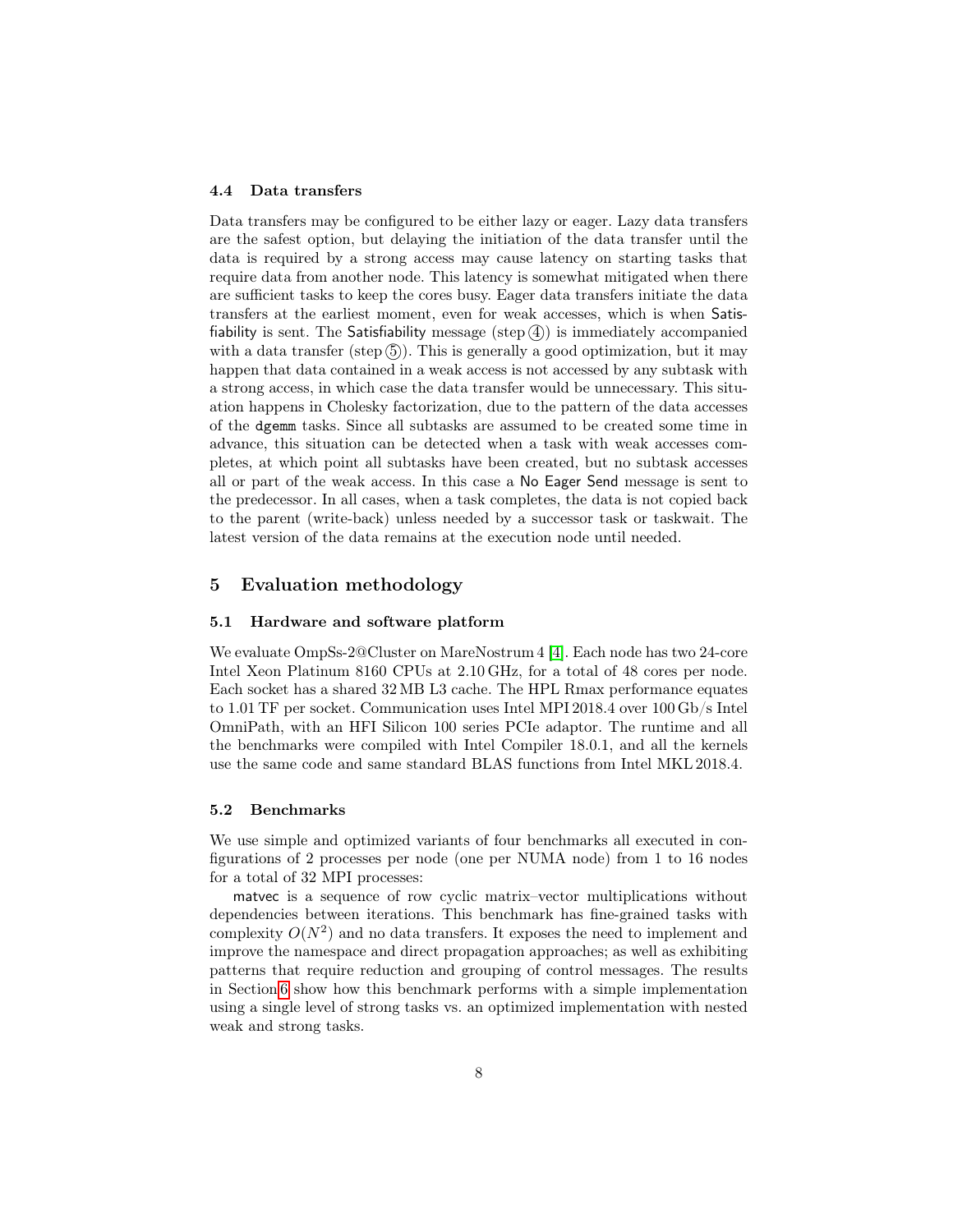<span id="page-8-1"></span>

| Bench-<br>mark | $MPI + OpenMP$                             |     | OmpSs-2@Cluster<br>Simple   |    | OmpSs-2@Cluster<br>Optimized                     |     |  |
|----------------|--------------------------------------------|-----|-----------------------------|----|--------------------------------------------------|-----|--|
| matyec         | MPI point-to-point,<br>OMP parallel for    | 10  | One level strong tasks      | 11 | Nested weak and strong<br>tasks                  | 18  |  |
| matmul         | MPI point-to-point,<br>OMP parallel for    | 10  | Nested only strong<br>tasks | 18 | Nested weak and strong<br>tasks                  | 18  |  |
| jacobi         | MPI collective gather,<br>OMP parallel for | 20  | Task for                    | 25 | Nested weak and strong<br>tasks with wait clause | 30  |  |
| cholesky       | MPI point-to-point<br>OMP Tasks            | 135 | strong tasks                | 30 | Task for, memory<br>reordering and priority      | 134 |  |

Table 2: Benchmark characteristics and number of lines of code of kernels.

matmul is a matrix–matrix multiplication performed to study the behavior with bigger tasks of  $O(N^3)$  with a similar access pattern. This benchmark was useful to detect redundant unneeded data transfers negligible with matvec. In this case we compare a simple version with nested strong tasks vs. nested weak and strong tasks to compare the impact of early offloading vs access fragmentation consequence of early release without data transfers or wait clause.

jacobi is an iterative Jacobi solver for strictly diagonally dominant systems. It has the same  $O(N^2)$  complexity as matvec, but it has  $(N-1)^2$  data transfers between iterations. The objective was to measure the impact of data transfers and control messages to detect optimization opportunities. With this benchmark we detected fragmentation associated with early release and therefore implemented the autowait feature. The simple version uses task for (simpler) and the optimized version adds a helper task to reduce control messages and fragmentation.

cholesky is a Cholesky factorization with a complex execution and dependencies pattern. This benchmark performs a higher number of smaller tasks, compared with matmul, and it introduces load imbalance and irregular patterns. The simple version code uses strong tasks and only needs few lines, while the optimized version uses task for and memory reordering optimizations to reduce fragmentation and data transfers.

All MPI+OpenMP versions were implemented in two variants, using parallel for and OpenMP tasks. The best version was selected and reported in Section [6.](#page-8-0)

Table [2](#page-8-1) shows the key benchmark characteristics and the number of lines of code for all implementations. The values consider only the computational parts, ignoring initialization, range specific code and conditions needed in MPI and not required in OmpSs, they also exclude timing, prints and comments. We see that matmul, matvec and jacobi are all small kernels, with no major differences in size. The OmpSs-2@Cluster versions of some of these small benchmarks are larger, due to the enclosing weak task (see Figure [1\)](#page-3-0), at little increase in complexity.

#### <span id="page-8-0"></span>6 Results

Figure [5](#page-9-0) shows the strong scaling results for all the benchmarks. Every experiment was executed 10 times; jacobi and matvec with 400 iterations each. All points in the graphs include error bars, but in most cases they are hard to see as the standard deviation is usually insignificant.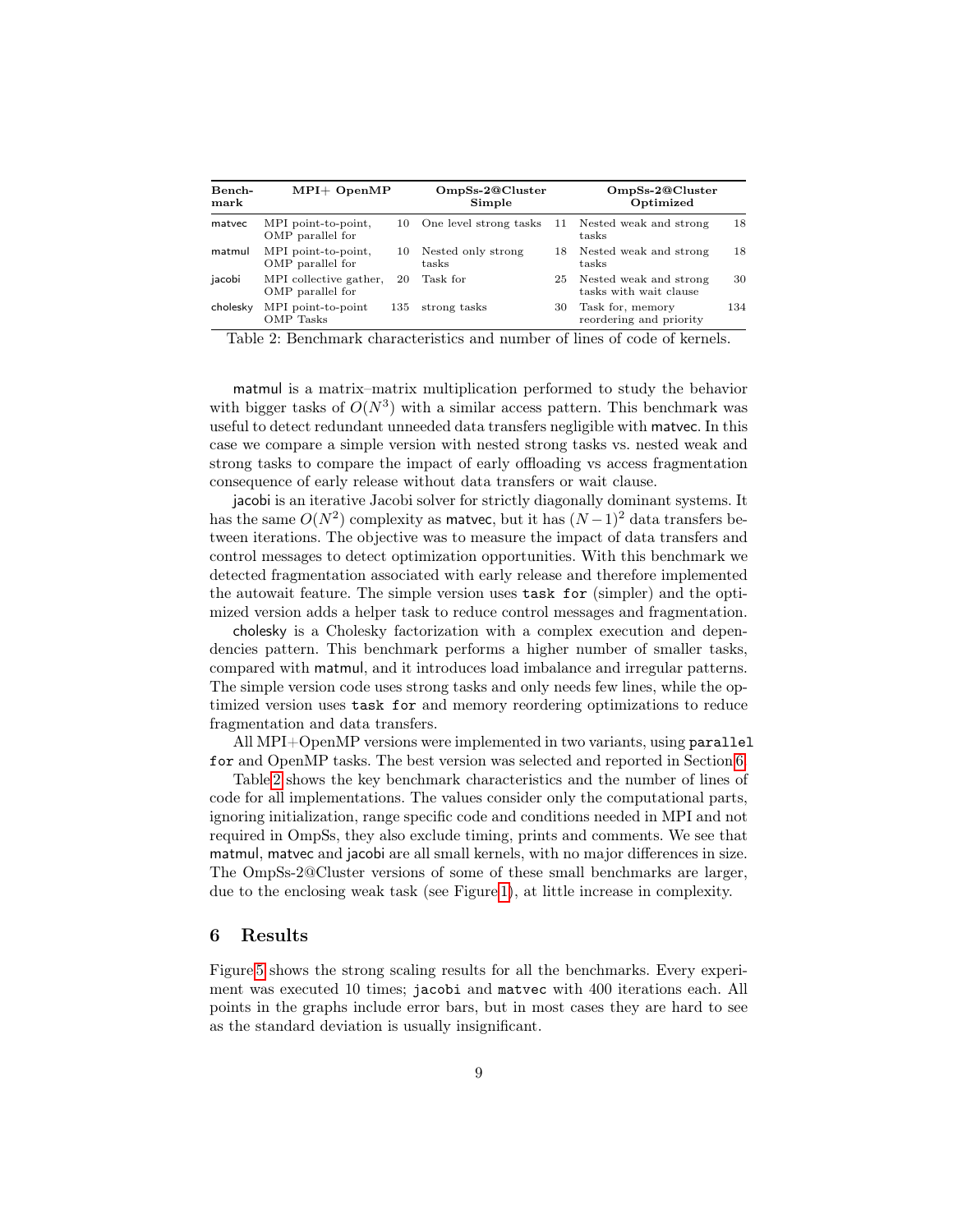<span id="page-9-0"></span>

Fig. 5: Strong scaling for OmpSs-2@Cluster and MPI+OpenMP. The x-axis is the number of nodes and the y-axis is the compute throughput in  $GFLOP/sec$ .

In all subplots, the x-axis is the number of nodes, from 1 to 16 (see Section [5.2\)](#page-7-1), and the y-axis is the performance. We see that the simple (unoptimized) OmpSs-2@Cluster matvec, matmul and jacobi have similar performance to MPI on up to 8 nodes. The optimized code for matvec and matmul has somewhat better performance and is similar to MPI up to 16 nodes. These two benchmarks perform multiple iterations, and do not require data transfers between iterations, so they evaluate the impact of task offload and enforcing of dependencies. On the other hand, jacobi has all-to-all communication, which is optimized using a collective in the MPI implementation but is done with point-to-point transfers by Nanos6. This limits the scalability and is an avenue for future research.

Finally, cholesky has a more complex communication and dependency pattern. Due to asynchronous tasking and early release of dependencies, the OmpSs-2@Cluster implementation achieves better performance than MPI+OpenMP tasks, and it has twice its performance on 16 nodes. The simple OmpSs-2@Cluster implementation of cholesky achieves better performance than  $MPI + OpenMP$ with a 4.5× reduction in code size. The optimized OmpSs-2@Cluster code for cholesky has similar length to the MPI+OpenMP version as shown in Table[.2.](#page-8-1)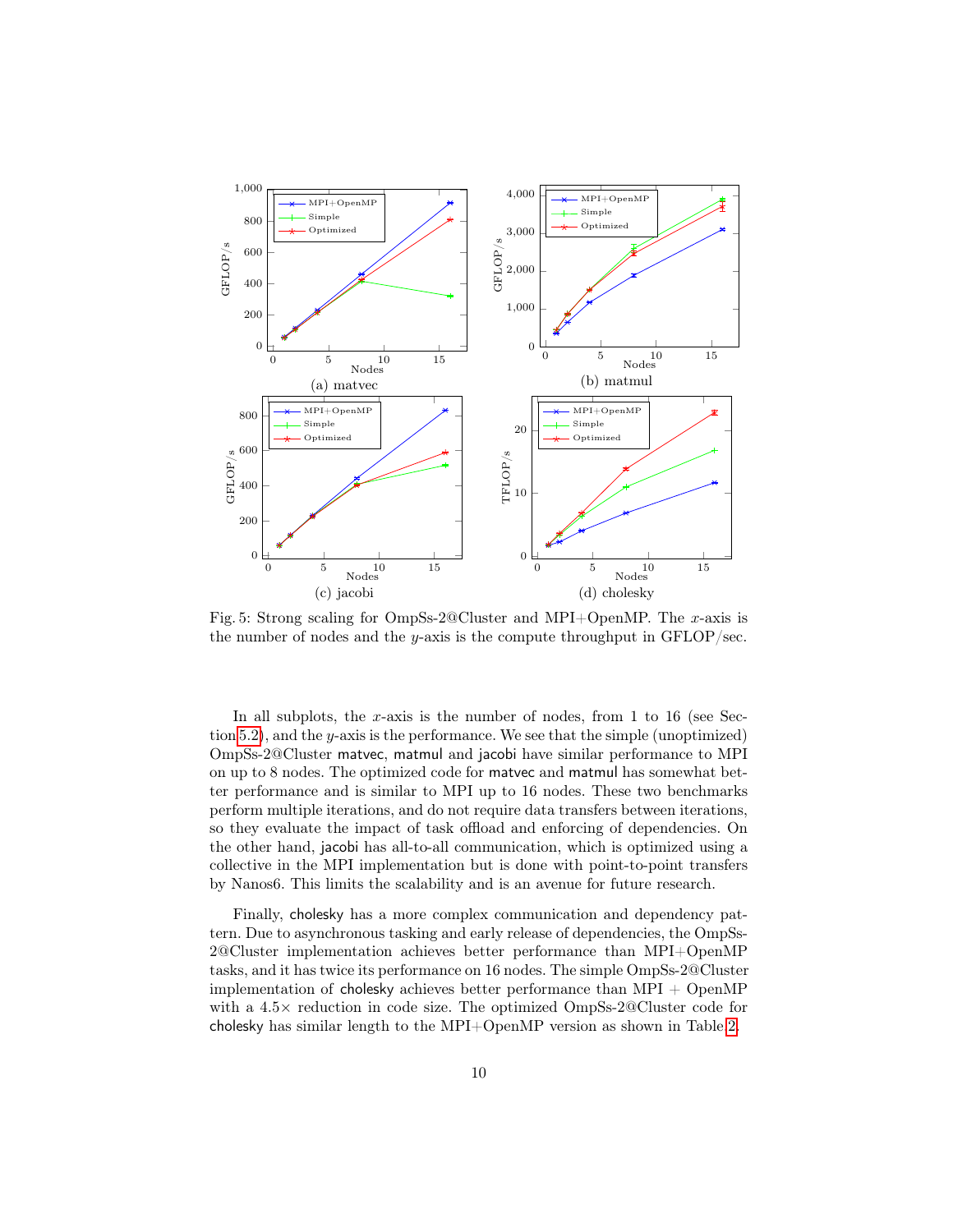<span id="page-10-0"></span>

Fig. 6: Paraver/Extrae traces showing synchronization for cholesky: 16384×16384 matrix on four nodes, 12 cores per node

To understand this in more detail, Figure [6](#page-10-0) compares Paraver/Extrae traces for cholesky with  $MPI + OpenMP$  vs. optimized OmpSs-2@Cluster. To show an intelligible trace, it is a small example of a  $16384\times16384$  matrix on four nodes, with 12 cores per node. Both traces show a time lapse of 1160 ms since the algorithm start; the zoomed regions are 50 ms. The traces show the BLAS kernels and MPI communications (only non-negligible in the MPI version).

We see that the OmpSs-2@Cluster version has almost 100% utilization, but synchronization among tasks and MPI communication causes the MPI+OpenMP version to have a utilization of only about 50%. As MPI is not task-aware, there are limitations on how MPI calls may be used with OpenMP Tasks to avoid deadlock. Otherwise, tasks in all threads may try to execute blocking MPI calls, occupying all threads even though other tasks may be ready, leading to a deadlock. Resolving this needs synchronization, such as serializing waits or limiting the number of send or receive tasks in every step with artificial dependencies. Figure [6a](#page-10-0) shows how the waits (gray) stop parallelism between iterations.

On the other hand, Figure [6b](#page-10-0) does not show any waits because all communication in OmpSs-2@Cluster is non-blocking. Tasks not satisfied are not ready, so they remain in the dependency system; while ready tasks with pending data transfers, are re-scheduled when they can execute. This approach allows the runtime to concurrently execute tasks from multiple iterations and keep the workers busy while transfers occur. The priority clause is advantageous to prioritize the scheduling of critical-path tasks, in a similar way to OmpSs-2 on SMP, but it is more important for OmpSs-2@Cluster due to the network latency.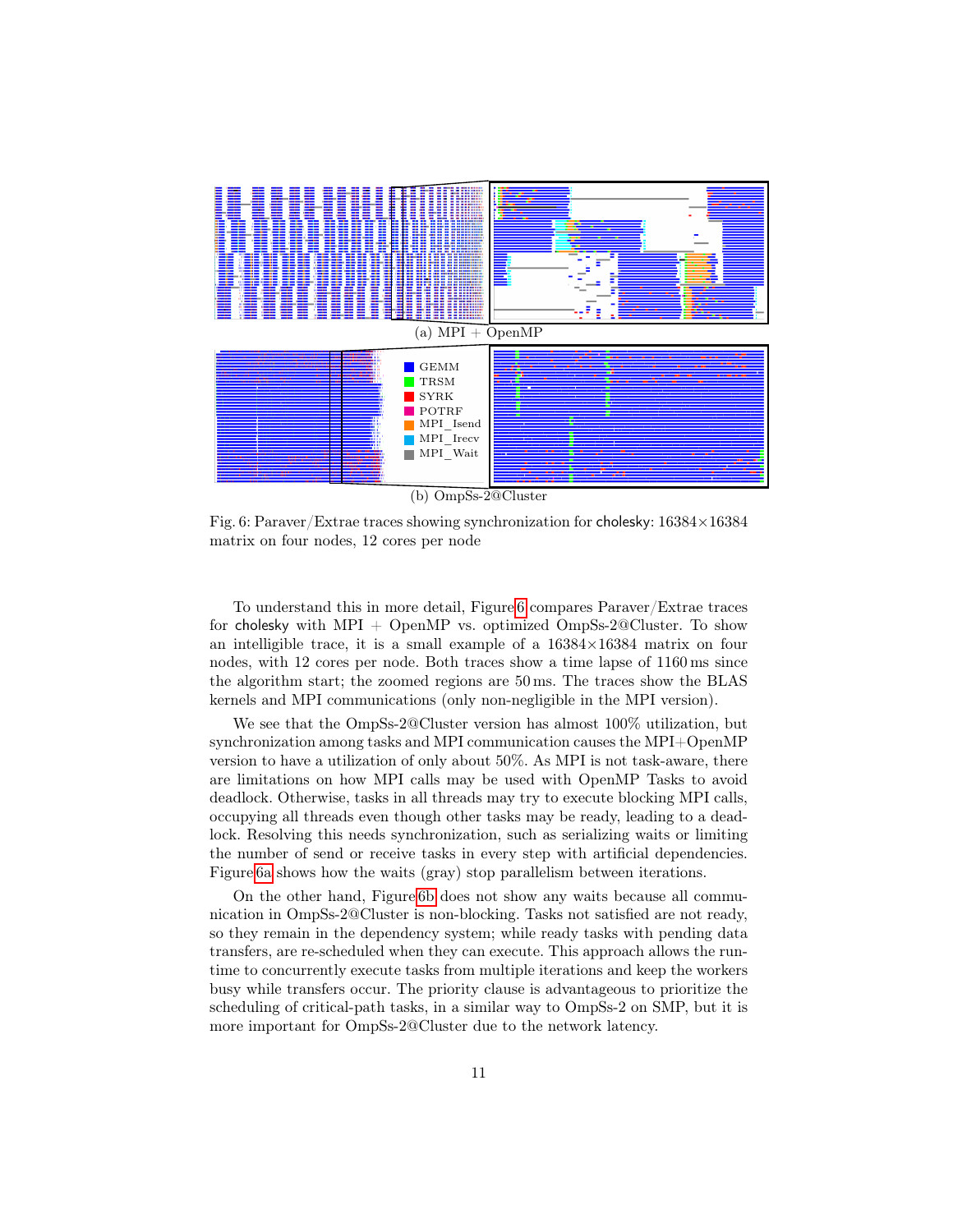<span id="page-11-1"></span>

| Programming<br>model | Lang uages<br>Fortran<br>↻ | definition<br>sequentia<br>Explicit<br>From<br>Task | discovery<br>Dynamic<br>Static<br>$Task$ | task<br>Offloadable<br>Supported<br>Nested | space<br>Common<br>ifferent<br><b>Address</b><br>≏ | Dependencies<br>release<br>Flexible<br>Early | $graph$<br>Distributed<br>Centralized<br>Duplicated<br>Depend. | tracking<br>dependencies<br>computes<br>-based<br>Directory<br>Location<br>wner<br>Via<br>C |
|----------------------|----------------------------|-----------------------------------------------------|------------------------------------------|--------------------------------------------|----------------------------------------------------|----------------------------------------------|----------------------------------------------------------------|---------------------------------------------------------------------------------------------|
| OmpSs-2@Cluster      | ✓✓✓                        |                                                     |                                          |                                            |                                                    |                                              |                                                                |                                                                                             |
| OmpSs-1@Cluster      |                            |                                                     |                                          |                                            |                                                    |                                              |                                                                |                                                                                             |
| StarPU-MPI           |                            |                                                     |                                          |                                            |                                                    | 9                                            |                                                                |                                                                                             |
| DuctTeip             |                            |                                                     |                                          |                                            |                                                    |                                              |                                                                |                                                                                             |
| <b>DASH</b>          |                            |                                                     |                                          |                                            |                                                    |                                              |                                                                |                                                                                             |
| PaRSEC               |                            |                                                     |                                          | ?<br>?                                     |                                                    |                                              |                                                                |                                                                                             |
| $Charm++$            | $\sim$<br>-- - -           |                                                     | $\sim$ $\sim$                            | $\sim$ $\sim$                              | $\sim$<br>. .                                      |                                              | . .                                                            |                                                                                             |

Table 3: Comparison of distributed tasking models

## <span id="page-11-0"></span>7 Related work

Shared memory: Numerous frameworks support shared memory task parallelism with dependencies, with the *de facto* standard being OpenMP version 4.0 or above [\[23\]](#page-15-4). Cilk [\[12\]](#page-14-1) is perhaps the first well known task-based programming model, which identifies tasks with the spawn keyword and supports synchroniza-tion using the sync statement. Cilk++ [\[21\]](#page-14-2) adds support for parallel loops. XKappi [\[34\]](#page-15-5) also has a directed acyclic graph of tasks like OpenMP. Wool [\[16\]](#page-14-3) is a low overhead library for nested tasks.

Partee [\[24\]](#page-15-6) is an OmpSs programming model alternative implementation using BDDT [\[33\]](#page-15-7) with strong effort to better handle more fine-grained tasks and irregular dependencies. Raja [\[11\]](#page-14-4) and its associated libraries provide a similar  $C_{++11}$  approach to performance portable programming.

Distributed memory: Table [3](#page-11-1) summarizes the main frameworks for fine-grained distributed memory task parallelism. Most of them wrap or extend existing frameworks for shared memory tasking.

OmpSs-1@Cluster is a variant of OmpSs-1 for clusters of GPUs [\[13\]](#page-14-5). It has a similar approach to OmpSs-2@Cluster, but task creation and submission is centralized, dependencies are only among sibling tasks, and address translation is needed for all task accesses. It uses a directory on one node to track all data location, rather than passing the location through the edges of a distributed dependency graph. It has only strong tasks, so it has limited ability to overlap execution with task creation overhead.

StarPU-MPI [\[3\]](#page-13-6) is the multi-node extension of StarPU. In this model all processes create the same graph of top-level tasks and it uses an owner-computes model as shown in Table [3.](#page-11-1) Task allocation to nodes and communications for data transfers are at task creation. Posting the receives in advance removes the need of Satisfiability messages, but it implies high memory consumption and some throttling mechanism which limits parallelism discovery [\[31\]](#page-15-8).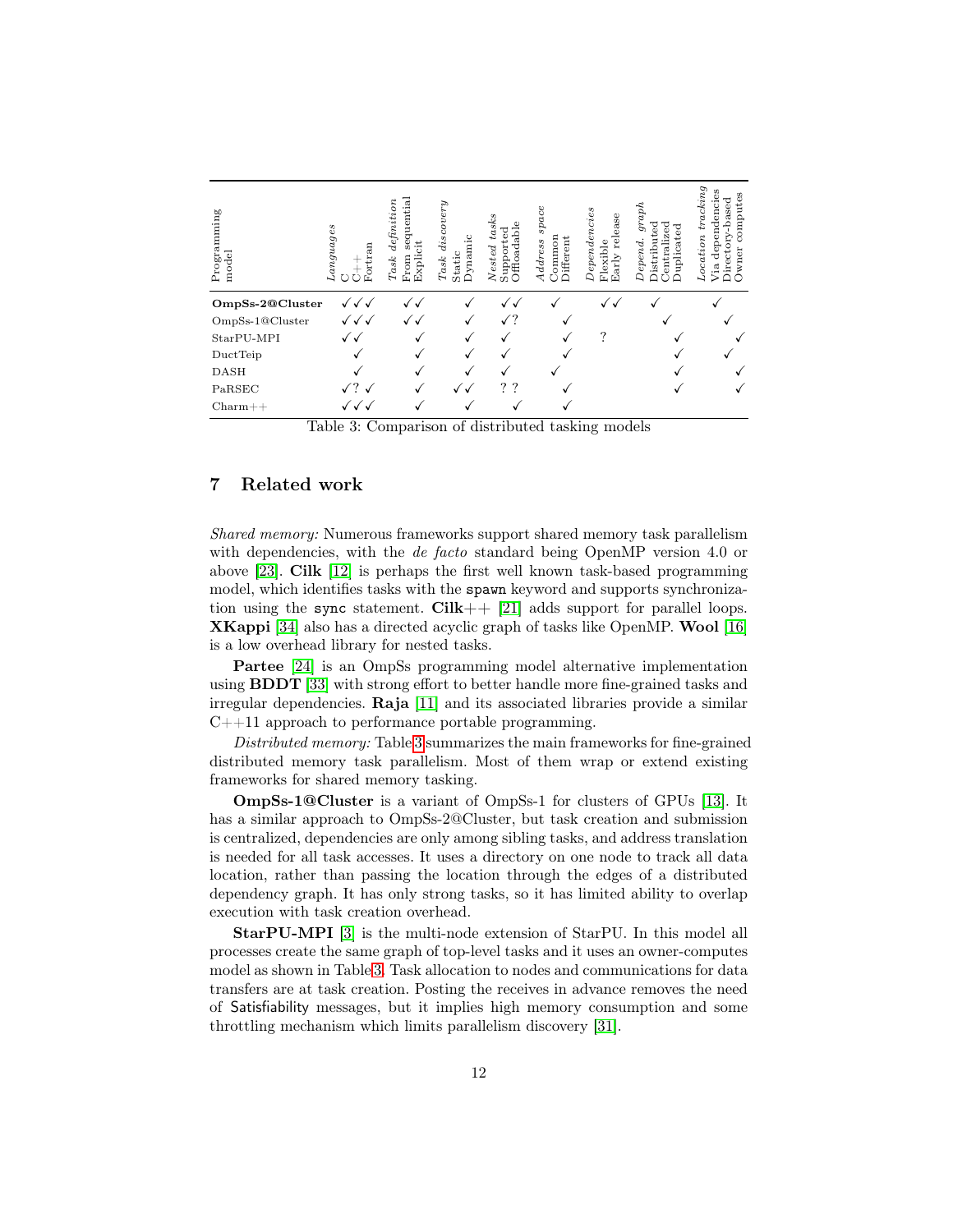DuctTeip [\[35\]](#page-15-9) is a distributed task-parallel framework implemented on top of SuperGlue [\[32\]](#page-15-10). This approach based on data versioning supports general task graphs to implement common application structures. It divides the computation into levels to build the task graph in parallel. Child tasks are created like the strong tasks of OmpSs-2, so task creation could be on the critical path.

CHAMELEON [\[20\]](#page-14-6) is a library for fine-grained load-balancing in taskparallel MPI+X applications. The implementation is optimized for responsiveness to changing execution conditions. They do not optimize for strong scaling of task offloading. Data is always copied back to the parent after the task, and it uses a collective distributed taskwait and the OpenMP target construct. PaR-SEC [\[18\]](#page-14-7) is a platform for distributed task execution. A front-end compiler generates a parameterized Directed Acyclic Graph (DAG). Tasks can be generated dynamically and could be submitted by other tasks. Dependencies are not just of the DAG type, but they support nesting, concurrent and commutative dependencies, and weak and strong dependencies. The tasks' data can be described by region dependencies with fragmentation. **DASH** [\[17\]](#page-14-8) is a C++ template library that extends C++ STL concepts to distributed memory. It is based on a PGAS-based distributed task programming approach. Every process creates a local dependency graph in parallel. The dependencies on non-local memory are automatically resolved by the runtime system. The execution is divided into phases because there is no total ordering on the dependencies among nodes. **Charm**++ [\[25\]](#page-15-11) is a C++-based object oriented programming model for running migratable objects known as "chares". It uses a message-driven runtime model in which methods on chares result in sending a message to the chare, resulting in asynchronous function execution with similarities to task execution.

Legion [\[10\]](#page-14-9) is a parallel programming system with an OOP syntax similar to C++ based on logical regions to describe the organization of data, with an emphasis on locality and task nesting via an object-oriented syntax. Part of Legion's low-level runtime system uses UPC's GASNet. Other approaches include **COMPSs** [\[22\]](#page-15-12), which is a Java,  $C/C++$  and Python framework to run parallel applications on clusters, clouds and containerized platforms. The execution granularity is much coarser with data transfer via files. Pegasus [\[15\]](#page-14-10) is another workflow management system that uses a DAG of tasks and dependencies. **GPI**-Space [\[28\]](#page-15-13) is a fault-tolerant execution platform for data-intensive applications. It supports coarse-grained tasks that helps decouple the domain user from the parallel execution of the problem. HPX [\[19\]](#page-14-11) is an implementation of the ParalleX programming paradigm, with an Active Global Address Space (AGAS) to manage the locality of global objects.  $X10$  [\[14\]](#page-14-12) is an object-oriented programming language for high-productivity programming that spawns asynchronous computations, with the programmer responsible for PGAS data distribution.

## 8 Acknowledgements and data availability

The datasets and code generated during and/or analyzed during the current study are available in the Figshare repository: [\[1\]](#page-13-7). This research has received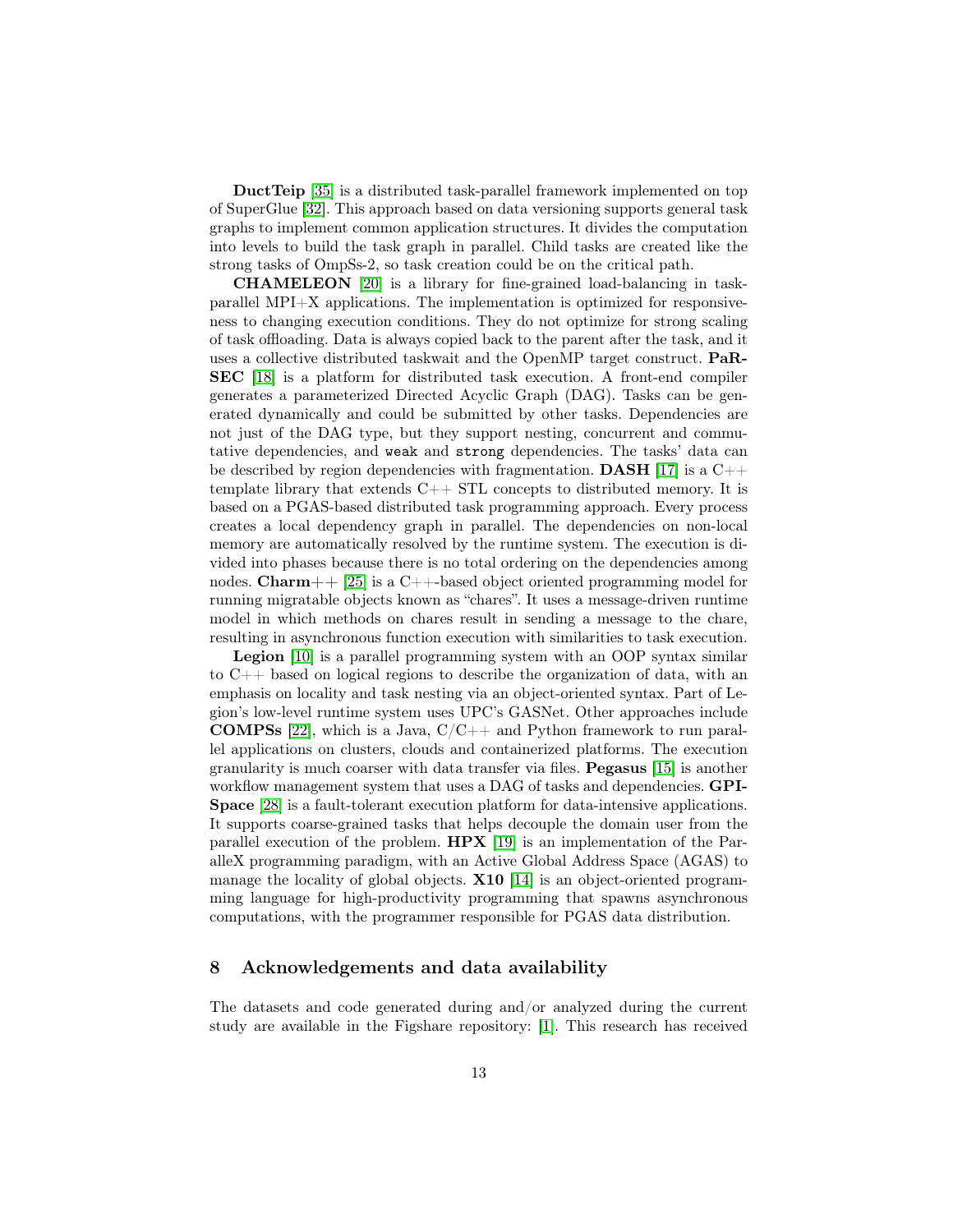funding from the European Union's Horizon 2020/EuroHPC research and innovation programme under grant agreement No 955606 (DEEP-SEA) and 754337 (EuroEXA). It is supported by the Spanish State Research Agency - Ministry of Science and Innovation (contract PID2019-107255GB and Ramon y Cajal fellowship RYC2018-025628-I) and by the Generalitat de Catalunya (2017-SGR-1414).

#### 9 Conclusions

This paper presented OmpSs-2@Cluster, a programming model and runtime system, which provides efficient support for hierarchical tasking from distributed memory to threads. We describe the programming model and runtime optimizations to build the distributed dependency graph, enforce dependencies, perform eager data fetches and execute tasks.

The results show that performance of OmpSs-2@Cluster is competitive with MPI+OpenMP for regular and well-balanced applications. For irregular or unbalanced applications it may be significantly better without increasing the code complexity or sacrificing the programmer productivity. This work opens future work to leverage this model for (a) resiliency, (b) scalability, (c) intelligent multinode load balancing, and (d) malleability. With this aim, all source code and examples are available open source [\[9\]](#page-14-0).

## References

- <span id="page-13-7"></span>1. Aguilar Mena, J., Shaaban, O., Beltran, V., Carpenter, P., Ayguade, E., Labarta Mancho, J.: Artifact and instructions to generate experimental results for the Euro-Par 2022 paper: "OmpSs-2@Cluster: Distributed memory execution of nested OpenMP-style tasks" (2022). <https://doi.org/10.6084/m9.figshare.19960721>
- <span id="page-13-4"></span>2. Álvarez, D., Sala, K., Maroñas, M., Roca, A., Beltran, V.: Advanced Synchronization Techniques for Task-Based Runtime Systems, p. 334–347. Association for Computing Machinery, New York, NY, USA (2021). <https://doi.org/10.1145/3437801.3441601>
- <span id="page-13-6"></span>3. Augonnet, C., Aumage, O., Furmento, N., Namyst, R., Thibault, S.: StarPU-MPI: Task programming over clusters of machines enhanced with accelerators. In: European MPI Users' Group Meeting. pp. 298–299. Springer Berlin Heidelberg (2012). [https://doi.org/10.1007/978-3-642-33518-1\\_40](https://doi.org/10.1007/978-3-642-33518-1_40)
- <span id="page-13-5"></span>4. Barcelona Supercomputing Center: MareNostrum 4 (2017) System Architecture (2017), [https://www.bsc.es/marenostrum/marenostrum/](https://www.bsc.es/marenostrum/marenostrum/technical-information) [technical-information](https://www.bsc.es/marenostrum/marenostrum/technical-information)
- <span id="page-13-2"></span>5. Barcelona Supercomputing Center: Mercurium (2021), <https://pm.bsc.es/mcxx>
- <span id="page-13-3"></span>6. Barcelona Supercomputing Center: Nanos6 (2021), [https://github.com/bsc-pm/](https://github.com/bsc-pm/nanos6) [nanos6](https://github.com/bsc-pm/nanos6)
- <span id="page-13-1"></span>7. Barcelona Supercomputing Center: OmpSs-2 releases (2021), [https://github.](https://github.com/bsc-pm/ompss-releases) [com/bsc-pm/ompss-releases](https://github.com/bsc-pm/ompss-releases)
- <span id="page-13-0"></span>8. Barcelona Supercomputing Center: OmpSs-2 specification (2021), [https://pm.](https://pm.bsc.es/ftp/ompss-2/doc/spec/) [bsc.es/ftp/ompss-2/doc/spec/](https://pm.bsc.es/ftp/ompss-2/doc/spec/)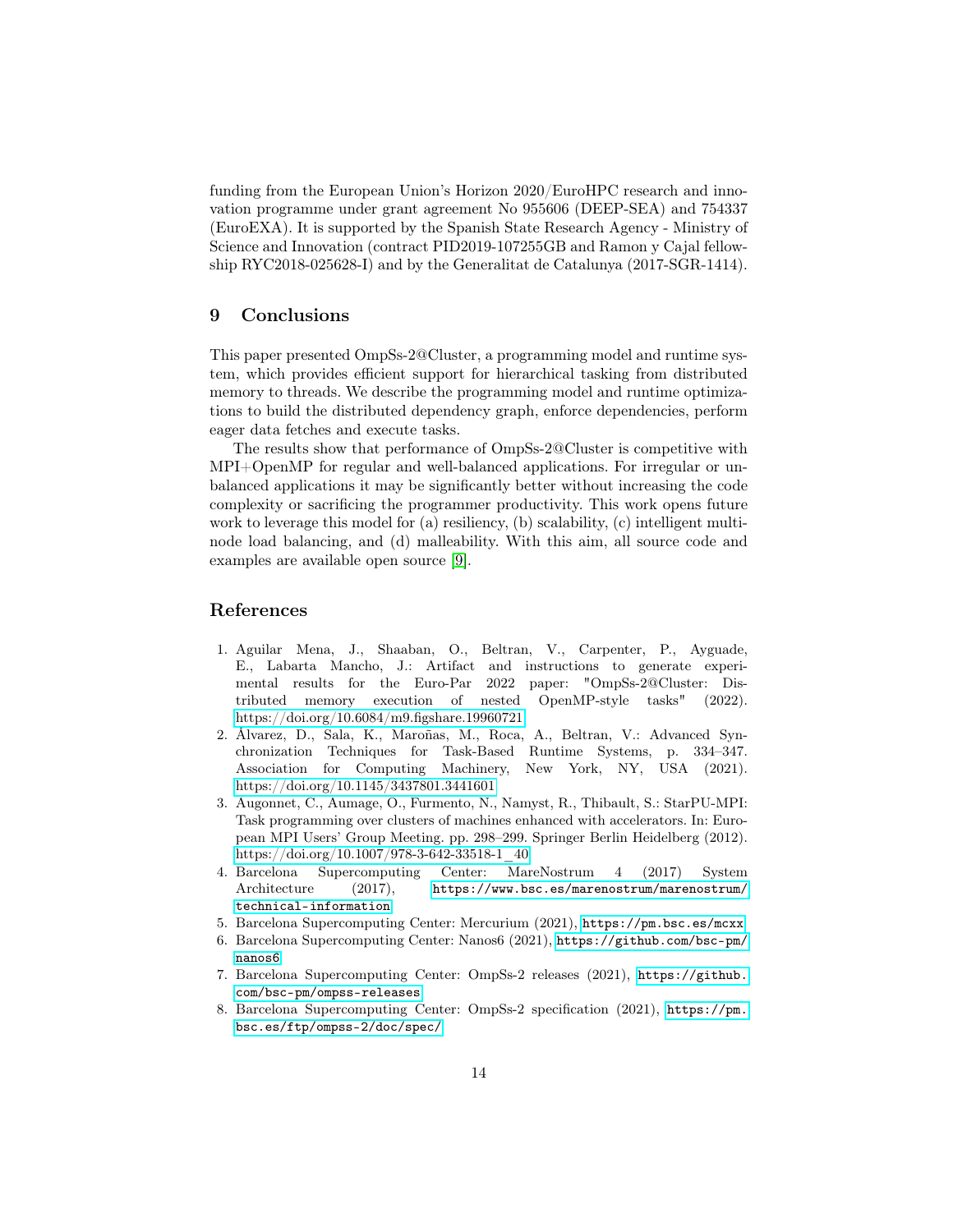- <span id="page-14-0"></span>9. Barcelona Supercomputing Center: OmpSs-2@Cluster releases (2022), [https://](https://github.com/bsc-pm/ompss-2-cluster-releases) [github.com/bsc-pm/ompss-2-cluster-releases](https://github.com/bsc-pm/ompss-2-cluster-releases)
- <span id="page-14-9"></span>10. Bauer, M., Treichler, S., Slaughter, E., Aiken, A.: Legion: Expressing locality and independence with logical regions. In: SC '12: Proceedings of the International Conference on High Performance Computing, Networking, Storage and Analysis. pp. 1–11 (2012).<https://doi.org/10.1109/SC.2012.71>
- <span id="page-14-4"></span>11. Beckingsale, D.A., Burmark, J., Hornung, R., Jones, H., Killian, W., Kunen, A.J., Pearce, O., Robinson, P., Ryujin, B.S., Scogland, T.R.: Raja: Portable performance for large-scale scientific applications. In: IEEE/ACM international workshop on performance, portability and productivity in HPC (P3HPC) (2019). <https://doi.org/10.1109/P3HPC49587.2019.00012>
- <span id="page-14-1"></span>12. Blumofe, R., Joerg, C., Kuszmaul, B., Leiserson, C., Randall, K., Zhou, Y.: Cilk: An efficient multithreaded runtime system. Journal of Parallel and Distributed Computing 37 (02 1999).<https://doi.org/10.1006/jpdc.1996.0107>
- <span id="page-14-5"></span>13. Bueno, J., Planas, J., Duran, A., Badia, R.M., Martorell, X., Ayguade, E., Labarta, J.: Productive programming of GPU clusters with OmpSs. In: IEEE 26th International Parallel and Distributed Processing Symposium (5 2012). <https://doi.org/10.1109/IPDPS.2012.58>
- <span id="page-14-12"></span>14. Charles, P., Grothoff, C., Saraswat, V., Donawa, C., Kielstra, A., Ebcioglu, K., von Praun, C., Sarkar, V.: X10: An object-oriented approach to non-uniform cluster computing. In: Proceedings of the 20th Annual ACM SIGPLAN Conference on Object-Oriented Programming, Systems, Languages, and Applications. p. 519–538. OOPSLA '05, Association for Computing Machinery, New York, NY, USA (2005). <https://doi.org/10.1145/1094811.1094852>
- <span id="page-14-10"></span>15. Deelman, E., Singh, G., Su, M.H., Blythe, J., Gil, Y., Kesselman, C., Mehta, G., Vahi, K., Berriman, G., Good, J., Laity, A., Katz, D.S.: Pegasus: A framework for mapping complex scientific workflows onto distributed systems. Scientific Programming 13(3), 219–237 (01 2005).<https://doi.org/10.1155/2005/128026>
- <span id="page-14-3"></span>16. Faxén, K.F.: Wool user's guide. Tech. rep., Technical report, Swedish Institute of Computer Science (2009)
- <span id="page-14-8"></span>17. Fürlinger, K., Gracia, J., Knüpfer, A., Fuchs, T., Hünich, D., Jungblut, P., Kowalewski, R., Schuchart, J.: DASH: Distributed data structures and parallel algorithms in a global address space. In: Software for Exascale Computing-SPPEXA 2016-2019. pp. 103–142. Springer International Publishing (07 2020). [https://doi.org/10.1007/978-3-030-47956-5\\_6](https://doi.org/10.1007/978-3-030-47956-5_6)
- <span id="page-14-7"></span>18. Hoque, R., Herault, T., Bosilca, G., Dongarra, J.: Dynamic task discovery in parsec: a data-flow task-based runtime. In: Proceedings of the 8th Workshop on Latest Advances in Scalable Algorithms for Large-Scale Systems. pp. 1–8 (11 2017). <https://doi.org/10.1145/3148226.3148233>
- <span id="page-14-11"></span>19. Kaiser, H., Heller, T., Adelstein-Lelbach, B., Serio, A., Fey, D.: HPX: A task based programming model in a global address space. In: 8th International Conference on Partitioned Global Address Space Programming Models (2014). <https://doi.org/10.13140/2.1.2635.5204>
- <span id="page-14-6"></span>20. Klinkenberg, J., Samfass, P., Bader, M., Terboven, C., Müller, M.: CHAMELEON: Reactive load balancing for hybrid MPI+OpenMP task-parallel applications. Journal of Parallel and Distributed Computing 138 (12 2019). <https://doi.org/10.1016/j.jpdc.2019.12.005>
- <span id="page-14-2"></span>21. Leiserson, C.E.: The Cilk++ concurrency platform. The Journal of Supercomputing 51(3), 244–257 (2010).<https://doi.org/10.1007/s11227-010-0405-3>